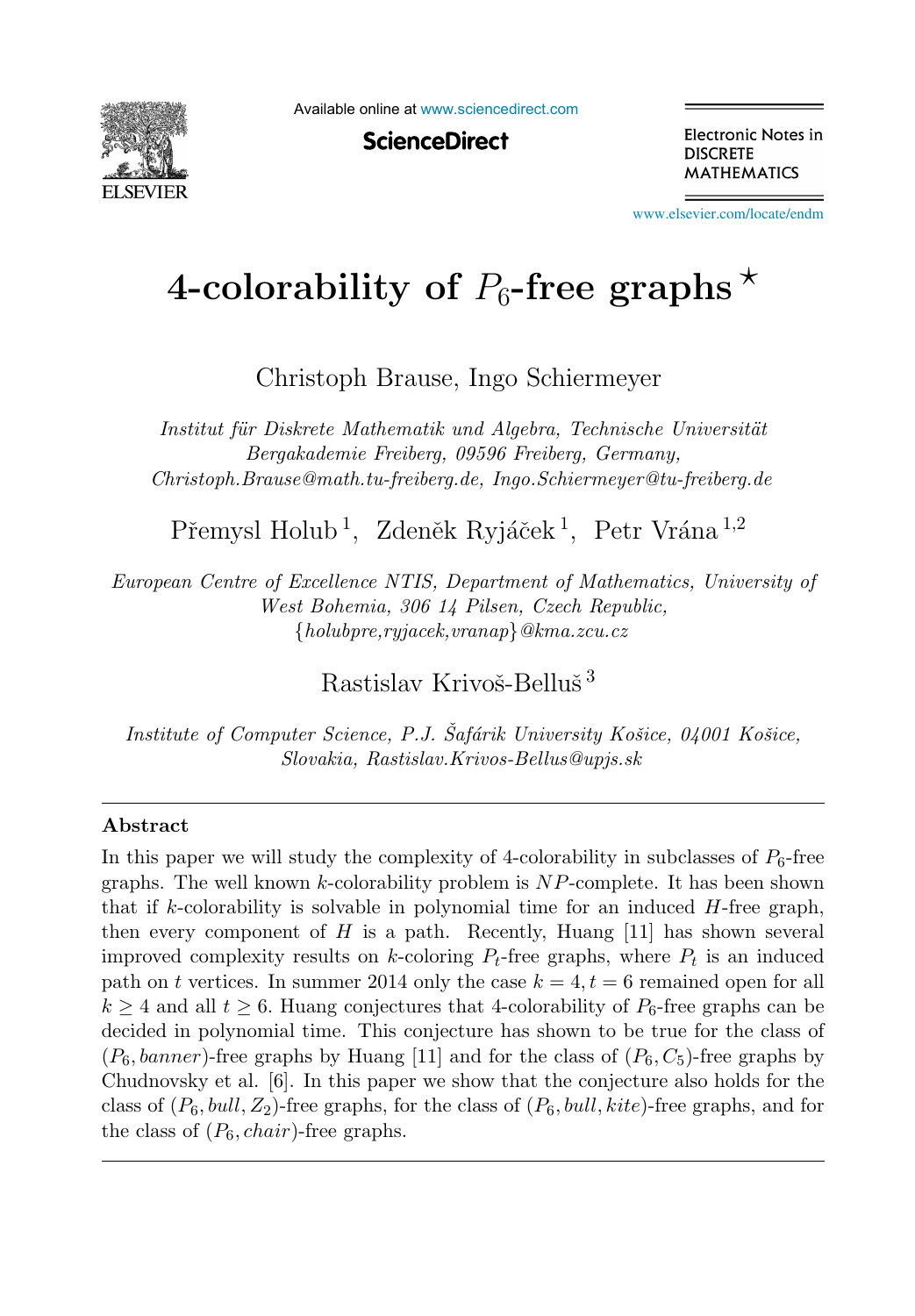# **1 Introduction**

We use [1] for terminology and notation not defined here and consider finite and simple graphs only.

Let  $G$  be a graph. An *induced subgraph* of  $G$  is a graph  $H$  such that  $V(H) \subset V(G)$ , and  $uv \in E(H)$  if and only if  $uv \in E(G)$  for all  $u, v \in V(H)$ . Given graphs  $G$  and  $F$  we say that  $G$  contains  $F$  if  $F$  is isomorphic to an induced subgraph of  $G$ . We say that a graph  $G$  is  $F$ -free, if it does not contain  $F$ .

A graph G is called k-colorable, if its vertices can be colored with k colors so that adjacent vertices obtain distinct colors. Since the k-colorability problem is NP-complete for every  $k > 3$ , it is natural to ask for the complexity of this problem when a certain induced subgraph H is forbidden.

We assume that  $P \neq NP$ . When we say that an algorithm runs "in polynomial time" or a problem can be solved "in polynomial time", we always mean "polynomial time as a function of the number of vertices of the input graph".

**Theorem 1.1** [12] For every  $k, q \geq 3$ , the k-colorability problem for graphs with no cycles of length at most g is NP-complete

Applying this with  $g = |V(H)|$  we obtain the following:

**Theorem 1.2** [12] Let H be a graph containing a cycle. For every  $k > 3$ , the k-colorability problem for H-free graphs remains NP-complete.

Furthermore, constructing the line graph  $L(G)$  for a given graph G, the following Theorem has been shown (cf. [3]).

**Theorem 1.3** [12] For every  $k > 3$ , the k-colorability problem for claw-free graphs is NP-complete.

Consequently, we obtain

**Theorem 1.4** [12] Let H be a graph containing a claw. For every  $k \geq 3$ , the k-colorability problem for H-free graphs remains NP-complete.

 $\star$  Part of this research has been financially supported by the DAAD PPP-project 56268242 Freiberg-Pilsen.

<sup>&</sup>lt;sup>1</sup> Research partly supported by project P202/12/G061 of the Czech Science Foundation.

<sup>2</sup> Research partly supported by European Regional Development Fund (ERDF), project NTIS - New Technologies for Information Society, European Centre of Excellence, CZ.1.05/1.1.00/02.0090

<sup>&</sup>lt;sup>3</sup> Research partly supported by the contract VEGA  $1/0142/15$  and FP7 EU project CELIM 316310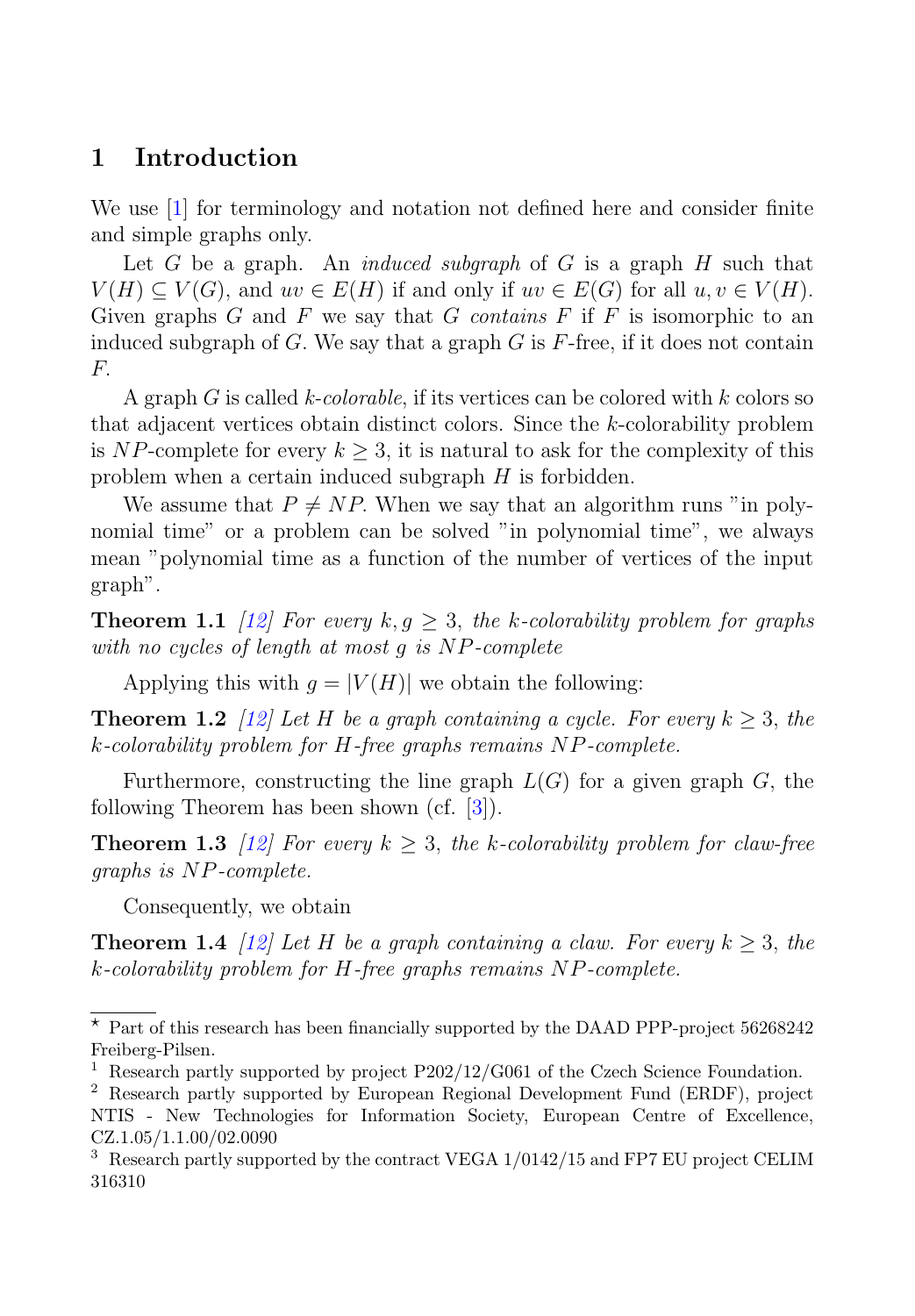**Theorem 1.5** [12] Let  $k > 3$  be an integer, and H be a graph. If the kcolorability problem for H-free graphs can be solved in polynomial time, then every component of H is a path.

# **2 Forbidden induced paths**

In this section we briefly summarize what is currently known about the complexity of k-colorability with a forbidden induced path. Since  $P_4$ -free graphs are perfect, k-colorability can be solved in polynomial time for  $P_k$ -free graphs for  $2 \leq k \leq 4$ .

It has been shown in  $([16],[15])$  that 3-colorability can be solved in polynomial time for  $P_5$ -free graphs and for  $P_6$ -free graphs, respectively. Then it was proved in  $[9]$  that k-colorability can be solved in polynomial time for  $P_5$ -free graphs for all  $k \geq 4$ . Recently, major progress has been obtained ([11],[10]).

#### **Theorem 2.1** [11]

1. The k-colorability problem is NP-complete for the class of  $P_t$ -free graphs for all  $k \geq 5$  and  $t \geq 6$ .

2. The 4-colorability problem is NP-complete for the class of  $P_t$ -free graphs for all  $t > 7$ .

**Theorem 2.2**  $(|4|,|5|)$ The 3-colorability problem can be solved in polynomial time for  $P_7$ -free graphs.

Hence, in summer 2014, the following two cases remained open:

- (i) The complexity of 3-colorability for  $P_t$ -free graphs where  $t \geq 8$ , and
- (ii) the complexity of 4-colorability for  $P_6$ -free graphs.

Two surveys on coloring graphs with forbidden induced subgraphs have been published [8,15].

# **3 Known results for** P<sup>6</sup>**-free graphs**

Randerath, Schiermeyer and Tewes [16] have studied the 4-colorability problem for  $(P_6, K_3)$ -free graphs.

**Theorem 3.1** [16] Every  $(P_6, K_3)$ -free graph is 4-colorable and there is a polynomial time algorithm for 4-coloring such graphs.

Huang [11] has mentioned that  $K_3$  can be replaced by the supergraph  $Z_1$ (cf. Figure 1), which is also known as the paw.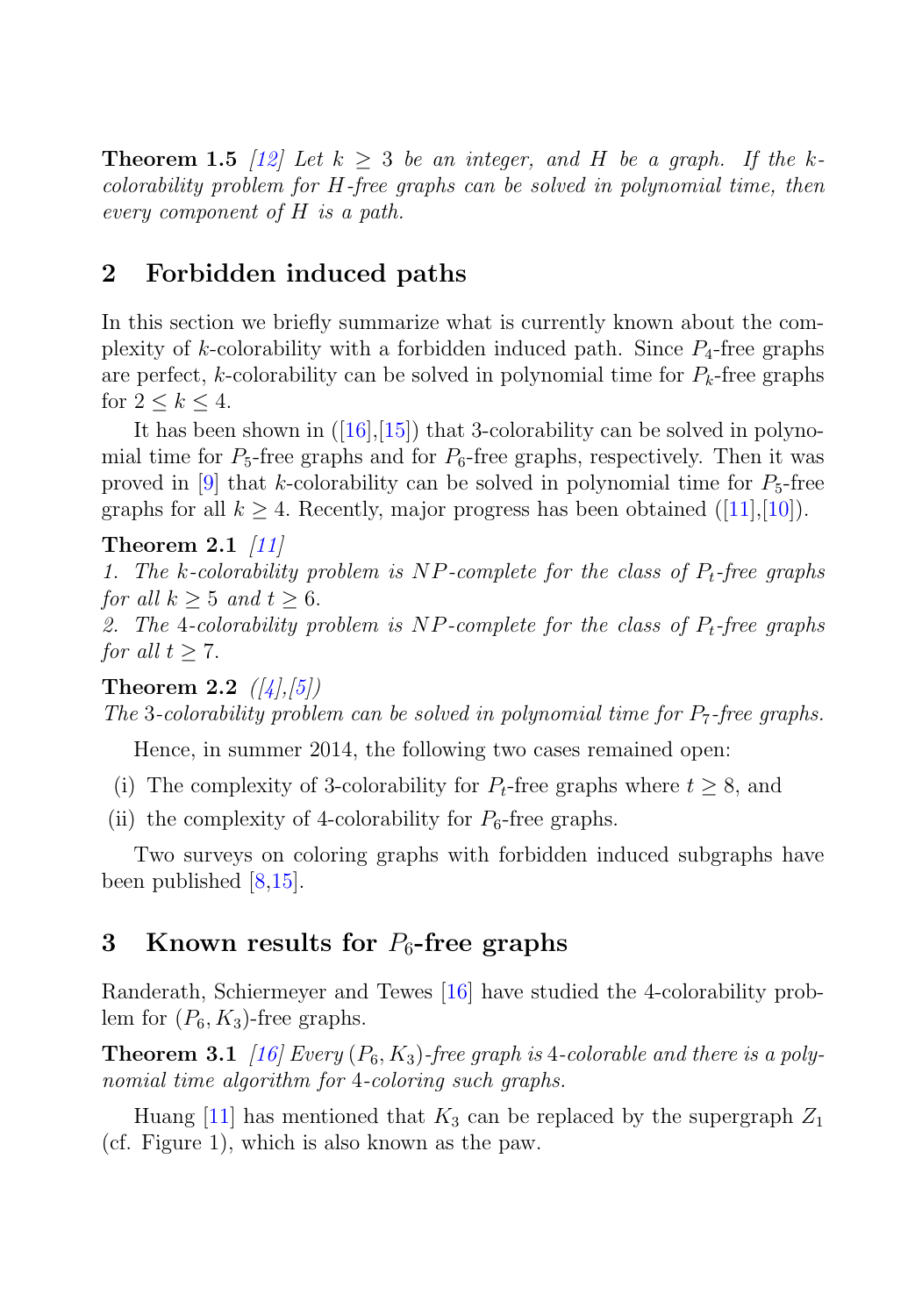**Theorem 3.2** [11] The 4-colorability problem can be solved in polynomial time for the class of  $(P_6, Z_1)$ -free graphs.

Lozin and Rautenbach [13] considered graphs without long induced paths and obtained the following result.

**Theorem 3.3** [13] The 4-colorability problem can be solved in polynomial time for the class of  $(P_6, K_{1,r})$ -free graphs for any  $r \geq 3$ .

Recently there has been some further progress.

**Theorem 3.4** [11] The 4-colorability problem can be solved in polynomial time for the class of  $(P_6, banner)$ -free graphs.

**Theorem 3.5** [6] The 4-colorability problem can be solved in polynomial time for the class of  $(P_6, C_5)$ -free graphs.

### **4 Main results**

The starting point for our research has been Theorem 3.2 and the question, whether  $Z_1$  can be replaced by a supergraph.



Fig. 1. The graphs  $Z_1$ , Bull,  $Z_2$ , Kite, Banner, and Cricket.

For the three supergraphs bull,  $Z_2$  and kite we have obtained the following results.

**Theorem 4.1** The 4-colorability problem can be solved in polynomial time for the class of  $(P_6, \text{bull}, Z_2)$ -free graphs.

**Theorem 4.2** The 4-colorability problem can be solved in polynomial time for the class of  $(P_6, \text{bull}, \text{kite})$ -free graphs.

Our next main result concerns Theorem 3.3 and the question, whether  $K_{1,3}$ can be replaced by a supergraph. Here we have been able to show that in fact  $K_{1,3}$  can be replaced by the chair (cf. Figure 1).

**Theorem 4.3** The 4-colorability problem can be solved in polynomial time for the class of  $(P_6, chair)$ -free graphs.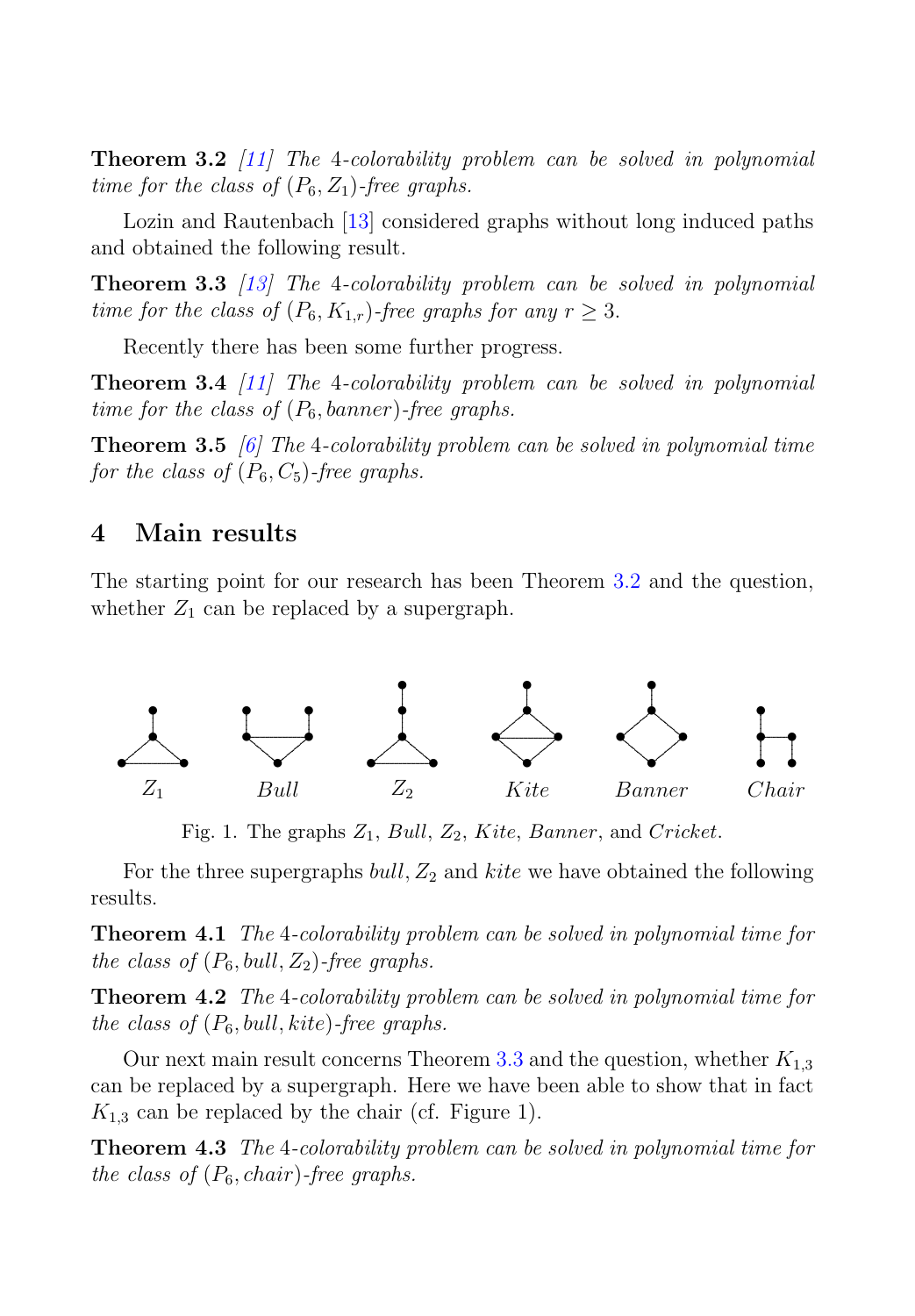## **5 Our proof approach**

In this section we give a sketch of our proof approach.

We may assume that G contains a  $K_3$  and an induced  $C_5$ , denoted by  $C$ , with vertex set  $V(C) = \{v_1, v_2, v_3, v_4, v_5\}$  and edge set  $E(C) = \{v_1v_2, v_2v_3, v_3v_4, v_5v_6\}$  $v_4v_5, v_5v_1$ . Let  $N^i(C)$  denote the set of all vertices of G which have distance i from C for  $i > 1$ i from C for  $i > 1$ .

The vertices of  $N^1(C)$  can have the following neighbourhood structures on  $C:$ 

- **Type 1:** w is adjacent to exactly one vertex  $v_i$  set  $M_{1,i}$
- **Type 2a:** w is adjacent to exactly two consecutive vertices  $v_i, v_{i+1}$  set  $M_{2a,i}$
- **Type 2b:** w is adjacent to exactly two non consecutive vertices  $v_i, v_{i+2}$ . set  $M_{2h,i}$
- **Type 3a:** w is adjacent to exactly three consecutive vertices  $v_i$ ,  $v_{i+1}$ ,  $v_{i+2}$  set  $M_{3a,i}$
- **Type 3b:** w is adjacent to exactly three vertices  $v_i$ ,  $v_{i+1}$ ,  $v_{i+3}$  set  $M_{3b,i}$
- **Type 4:** w is adjacent to exactly four consecutive vertices  $v_i$ ,  $v_{i+1}$ ,  $v_{i+2}$ ,  $v_{i+3}$ - set  $M_{4,i}$
- **Type 5:** w is adjacent to all five vertices  $v_1, v_2, v_3, v_4, v_5$  set  $M_5$

Next we consider a 4-precoloring of C. Using the 2-Satisfiability approach described in  $[7]$  and applied in  $([16],[15])$ , we can test in polynomial time, whether this 4-precoloring can be extended to a 4-coloring containg all vertices of Type 2a, Type 3a, Type 3b, Type 4, and Type 5. To make this approach work also for vertices of Type 1 and Type 2b, we search for a constant number of vertices, which we include in our set  $S$  of 4-precolored vertices. Clearly, also vertices in  $N^2(C)$ ,  $N^3(C)$  and  $N^4(C)$  have to be treated. Here we sometimes make use of cutsets, where clique cutsets and independent cutsets are very useful. We manage to show, that this branching concept only leads to a polynomial number of subproblems. Taking into account all these steps, the polynomial time complexity follows.  $\Box$ 

# **References**

- [1] J. A. Bondy and U.S.R. Murty, *Graph Theory*, Springer, 2008.
- [2] H. Broersma, F. Fomin, P. Golovach, and D. Paulusma, Three complexity